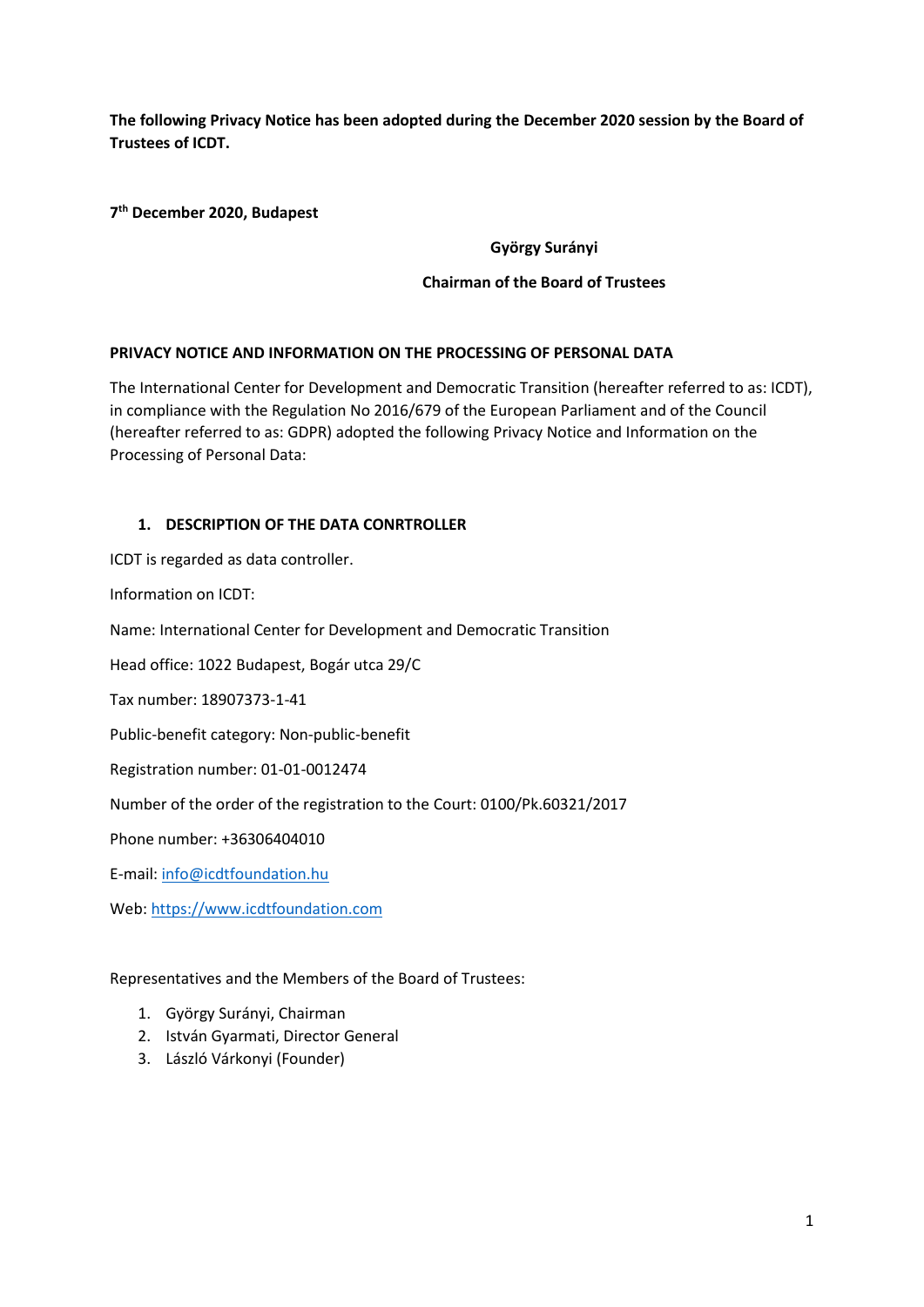#### 2. **DEFINITION OF TERMS (In compliance with the relevant provisions of the GDPR)**

- a) **Personal data**: any information relating to an identified or identifiable natural person ('data subject'); an identifiable natural person is one who can be identified, directly or indirectly, in particular by reference to an identifier such as a name, an identification number, location data, an online identifier or to one or more factors specific to the physical, physiological, genetic, mental, economic, cultural or social identity of that natural person
- b) **Processing data**: any operation or set of operations which is performed on personal data or on sets of personal data, whether or not by automated means, such as collection, recording, organisation, structuring, storage, adaptation or alteration, retrieval, consultation, use, disclosure by transmission, dissemination or otherwise making available, alignment or combination, restriction, erasure or destruction
- c) **Restriction of processing**: the marking of stored personal data with the aim of limiting their processing in the future
- d) **Profiling**: any form of automated processing of personal data consisting of the use of personal data to evaluate certain personal aspects relating to a natural person, in particular to analyse or predict aspects concerning that natural person's performance at work, economic situation, health, personal preferences, interests, reliability, behaviour, location or movements
- e) **Pseudonymisation**: the processing of personal data in such a manner that the personal data can no longer be attributed to a specific data subject without the use of additional information, provided that such additional information is kept separately and is subject to technical and organisational measures to ensure that the personal data are not attributed to an identified or identifiable natural person
- f) **Filing system**: any structured set of personal data which are accessible according to specific criteria, whether centralised, decentralised or dispersed on a functional or geographical basis
- g) **Controlle**r: a natural or legal person, public authority, agency or other body which, alone or jointly with others, determines the purposes and means of the processing of personal data; where the purposes and means of such processing are determined by Union or Member State law, the controller or the specific criteria for its nomination may be provided for by Union or Member State law
- h) **Processor**: a natural or legal person, public authority, agency or other body which processes personal data on behalf of the controller
- i) **Recipient**: a natural or legal person, public authority, agency or another body, to which the personal data are disclosed, whether a third party or not. <sup>2</sup>However, public authorities which may receive personal data in the framework of a particular inquiry in accordance with Union or Member State law shall not be regarded as recipients; the processing of those data by those public authorities shall be in compliance with the applicable data protection rules according to the purposes of the processing
- j) **Third party**: a natural or legal person, public authority, agency or body other than the data subject, controller, processor and persons who, under the direct authority of the controller or processor, are authorised to process personal data
- k) **Consent of the data subject**: any freely given, specific, informed and unambiguous indication of the data subject's wishes by which he or she, by a statement or by a clear affirmative action, signifies agreement to the processing of personal data relating to him or her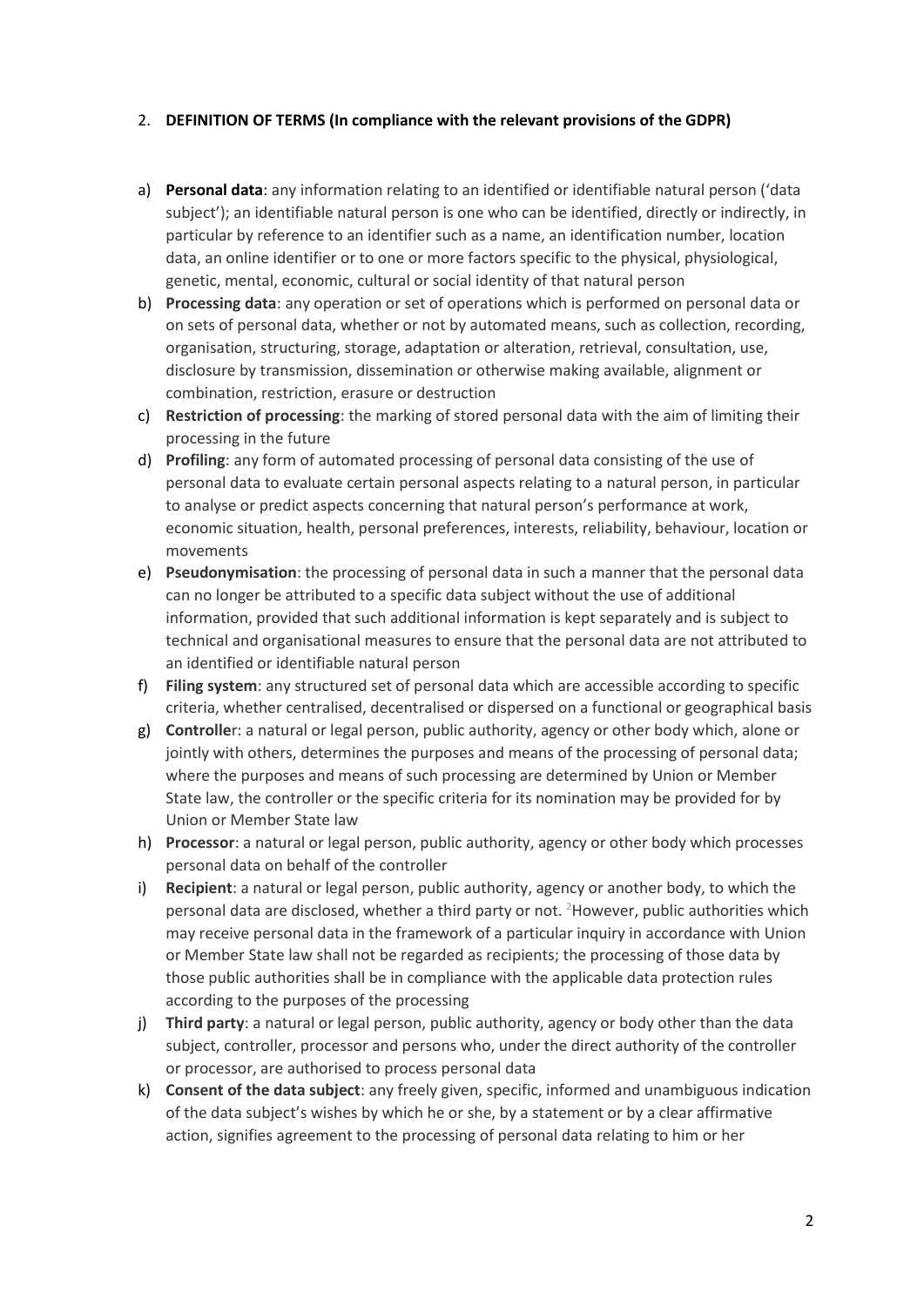- l) **Personal data breach**: a breach of security leading to the accidental or unlawful destruction, loss, alteration, unauthorised disclosure of, or access to, personal data transmitted, stored or otherwise processed
- m) **Genetic data**: personal data relating to the inherited or acquired genetic characteristics of a natural person which give unique information about the physiology or the health of that natural person and which result, in particular, from an analysis of a biological sample from the natural person in question
- n) **Biometric data**: personal data resulting from specific technical processing relating to the physical, physiological or behavioural characteristics of a natural person, which allow or confirm the unique identification of that natural person, such as facial images or dactyloscopic data
- o) **Data concerning health**: personal data related to the physical or mental health of a natural person, including the provision of health care services, which reveal information about his or her health status

#### **3. DESCRIPTION OF THE DATA PROCESSOR**

#### ICDT

**Operation and maintenance of the website:** ICDT **IT solutions**: ICDT **Accounting and payroll services**:

Name of the company: MÉHÉSZ TAX CONSULT KFT. Head office: 1113 Budapest, Karolina út 16. Registration number: 01-09-709130 Tax number: 12902624-2-43 Activity: accounting and payroll services, preparation of tax returns

#### **4. GENERAL RULES OF DATA CONTROL**

a, Personal data will be available to authorized employees of ICDT, and to individuals and organizations working for ICDT on the basis of a service contract, to an extent needed for the implementation of their tasks.

b, The data controlling activity considered in this privacy notice refers to the personal data of natural persons, and besides the natural persons subject to data control, it concerns ICDT. c, The Director General of ICDT shall ensure that all employees of ICDT follow the provisions of the GDPR, and the rules of this privacy notice.

d, Personal data handled by ICDT is stored at its head office, in the form of electronic files in a database. In some cases data is stored in paper-based form, in compliance with the statutory requirements regarding data security. ICDT handles the data through nonautomated decisions.

e, The Director General of ICDT shall ensure that the natural person subject to data control will be informed about the statutory basis, or contractual obligation requiring the natural person to provide personal data, as well as informing the natural person whether or not providing personal data is an obligatory prerequisite of contracting. The Director General shall also ensure that the natural person subject to data control will be informed if providing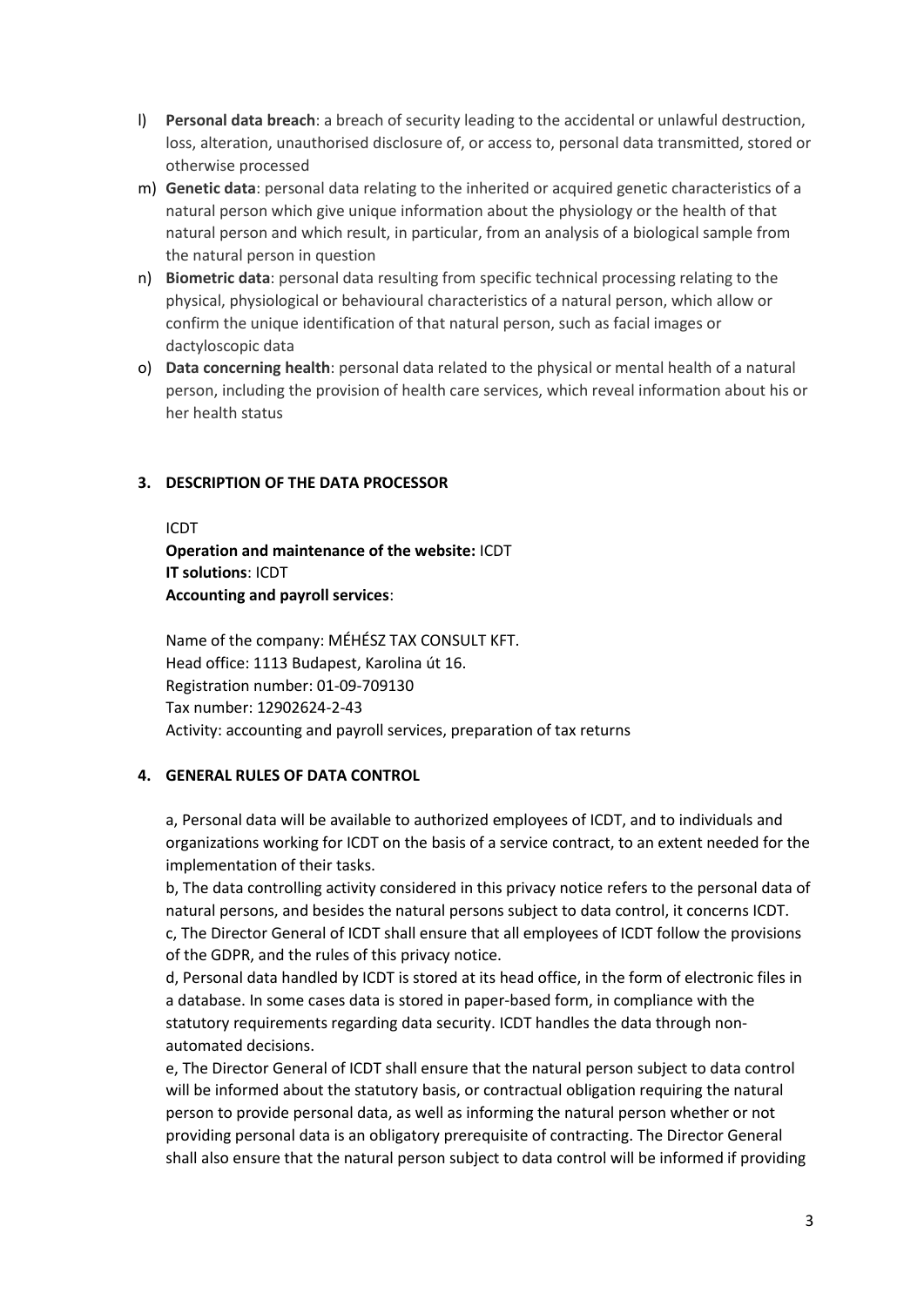personal data is obligatory, and about the possible consequences in case the natural person would not provide personal data.

# **The Purpose of data control:**

Data control is a key element of the operations conducted by ICDT, as it contributes to the successful organization of workshops, conferences, and other events including professional activities.

# **Time frame of data control:**

ICDT continues data control until the retraction of the natural person's consent regarding the use of their personal data. Consent can be retracted at any time by sending an email to info@icdtfoundation.hu, expressing the natural person's request to retract their consent regarding data control.

### **Source of the data:**

Sources, which arise during the operations of ICDT. The source of data could be: workshops, conferences, and other events including professional activities.

# **5. THE DATA CONTROLLING ACTIVITIES OF ICDT**

- Relevant data on the projects of ICDT
- Database of the volunteers at ICDT
- List of press relations and connections
- List of donors
- Data control required for the fulfillment of contracts
- Data control connected to employment
- Personal data of executive officers at ICDT
- Personal data of the members of the Board of Advisors at ICDT
- Data control required for the fulfillment of accounting obligations
- Data control connected to the fulfillment of tax-, and other contributions

### **6. THE LEGAL BASIS OF DATA CONTROL**

a, Consent of the person (subject to data control)

The legality of data controlling activities shall be based upon the consent of the subject to data control, or upon any other statutory basis.

### **7. THE RIGHTS OF THE PERSON BEING SUBJECT TO DATA CONTROL**

### a, **The person being subject to data control is informed about their rights by ICDT**

The person concerned has a right to:

1. be fully informed before the start of the data control,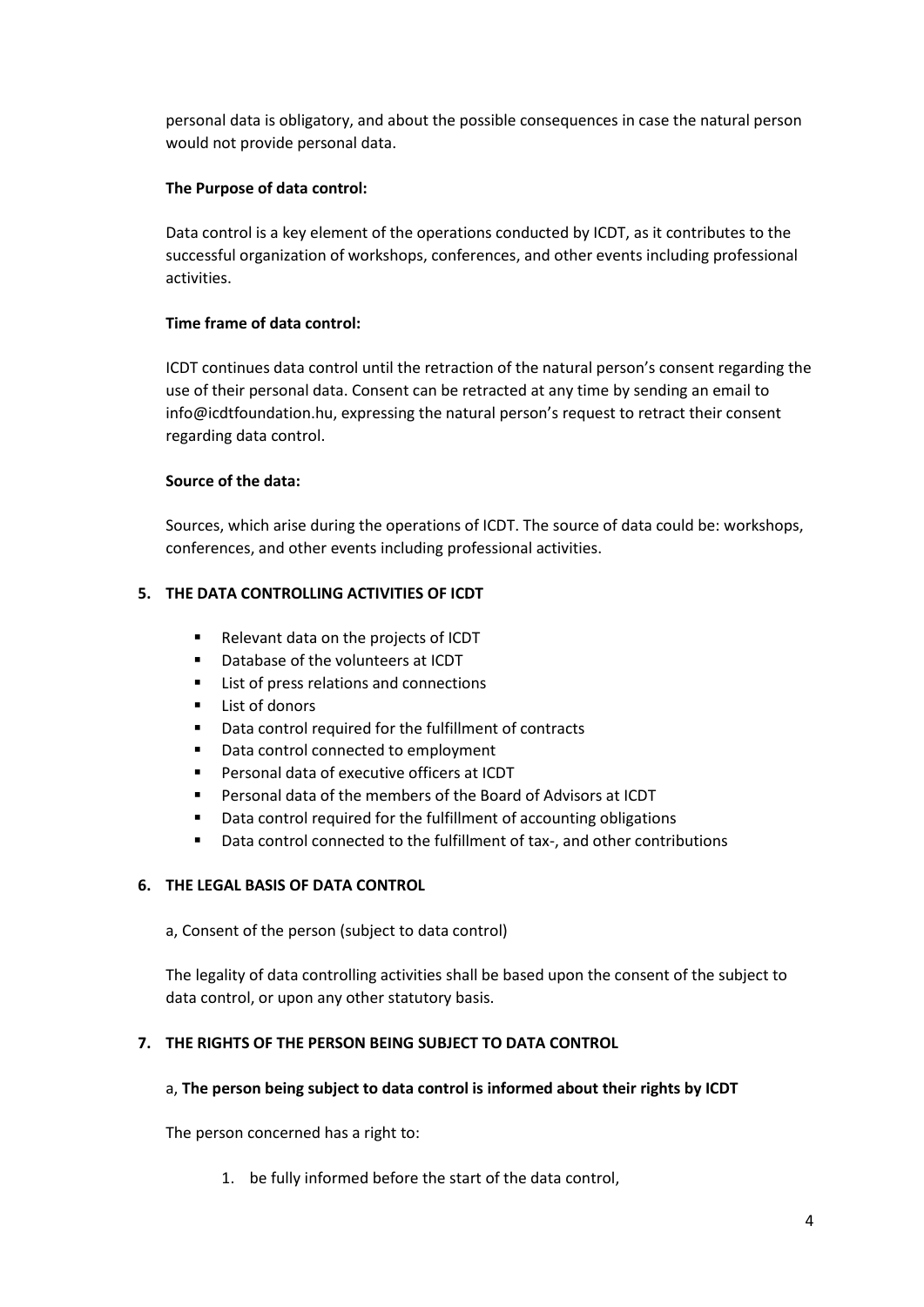- 2. receive feedback from the data controller whether or not the data control is being conducted at the moment, and if yes, the person concerned is entitled to be informed about personal data and certain information,
- 3. require the correction or deletion of data, and to be informed once the request is fulfilled,
- 4. require the limitation of data control, and to be informed once the request is fulfilled,
- 5. data portability,
- 6. objection, if their personal data is being used for general interest, or treated on the basis of the data controller's legitimate interest,
- 7. be informed about the data security incident,
- 8. retract their consent at any time,
- 9. lodge a complaint to the supervisory authority

### b, **Providing detailed information on the rights of the person subject to data control**

#### The right to information

(1) The person concerned is entitled to receive information regarding data control before the mentioned activity starts

### c, **Limitations**

- (1) The European Union or Member State law applicable on the person being the subject to data control may limit certain provisions in accordance with relevant rights and obligations, in case of the limitation being in compliance with fundamental rights and freedoms and being proportional and required to protect the following points within a democratic society:
	- 1. national security;
	- 2. defense and security;
	- 3. public security;
	- 4. prevention, investigation or detection of crime, prosecution, or the implementation of crime sanctions, including the prevention of-, and protection from any danger threatening public safety;
	- 5. Important objectives with general public interest of the European Union or the Member States of the European Union, particularly the economic or monetary objectives of high importance, including questions regarding monetary-, and fiscal policy and taxation, public health and social safety;
	- 6. Judicial independence and the protection of court proceedings;
	- 7. The prevention, investigation and detection of ethical wrongdoings regarding regulated professions; and the conduction of any investigation connected to such a case;
	- 8. Supervision, examination of regulatory activities regarding the implementation of tasks of public authority;
	- 9. The protection of the person concerned, or the protection of the rights and freedoms of others;
	- 10. Fulfillment of civil-law demands.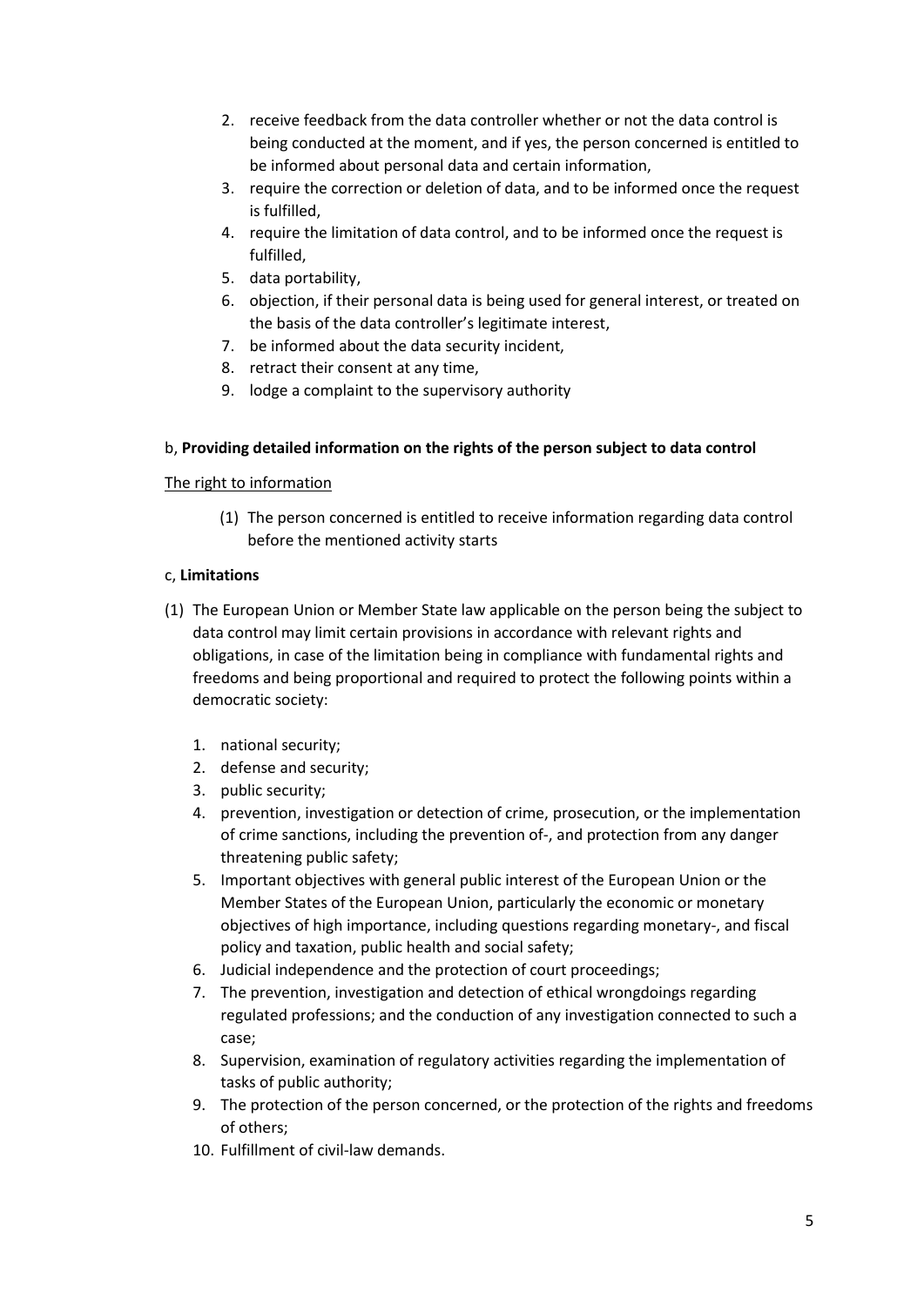#### **8. PROCEDURE IN CASE OF THE REQUEST OF THE DATA SUBJECT**

- (1) ICDT helps the person concerned in exercising their rights, and must not refuse the fulfillment of their rights stated in this privacy notice unless it is proved that ICDT is not in the position to identificate the person in question.
- (2) ICDT informs the person concerned about the measures taken as the consequence of the request within one month latest, and without any unjustified delay. If it is required, considering the complexity and number of requests, this deadline can be prolonged by an additional two month. The data controller informs the person concerned within one month after receiving the request about the reasons leading to the delay.
- (3) If the person concerned applied the request in electronic format, ICDT shall inform the person in question by electronic means, unless it is requested otherwise.
- (4) In case of ICDT not taking measures on the basis of the request of the person concerned, ICDT shall provide information on the reasons behind the absence of such measures without any delay, and within one month from receiving the request.
- (5) ICDT takes the relevant measures and provides information towards the person applying the request free of charge, regarding the following topics: feedback on the data control of personal data, providing access to the data being the subject of data control, correction, completion and deletion of data, limitation of data control, data portability, objection against the data control and providing information on the data security incident.
- (6) The data controller shall bear the burden of proving the possibly unfounded and exaggerating nature of the request
- (7) In case the data controller has a valid ground to be concerned about the identity of the natural person applying the request based on Article 15-21 of the Regulation, the data controller is entitled to request further information in order to verify the natural person's identity, as long as it complies with Article 11 of the Regulation.

#### **9. PROCEDURE TO BE APPLIED IN CASE OF A DATA SECURITY INCIDENT**

- (1) Within the meaning of the Regulation, a data security incident is referred to as damage to security, which results in the accidental or unlawful destruction, loss, alteration of-, and providing unauthorized disclosure or access to stored or controlled data in any other way.
- (2) The loss or theft of an electronic device (laptop, mobile phone) is considered as a data security incident. Also, the loss or rendering inaccessible the code required to decrypt data encrypted by the data controller, a ransomware attack that results in making data controlled by the data controller inaccessible until the ransom fees are paid, a cyberattack against the IT system, or an accidentally sent e-mail including personal data to a false address, or the disclosure of the list of addresses etc.
- (3) In case of the detection of an incident, the representative of ICDT conducts an immediate investigation in order to identify the data security incident, and to examine the possible consequences of the incident. To avoid damages, required steps shall be taken.
- (4) Without any unjustified delay, and if possible, within 72 hours from the incident's detection, the data security incident shall be reported to the relevant supervisory authorities, unless the incident most likely does not lead to any risks in connection with